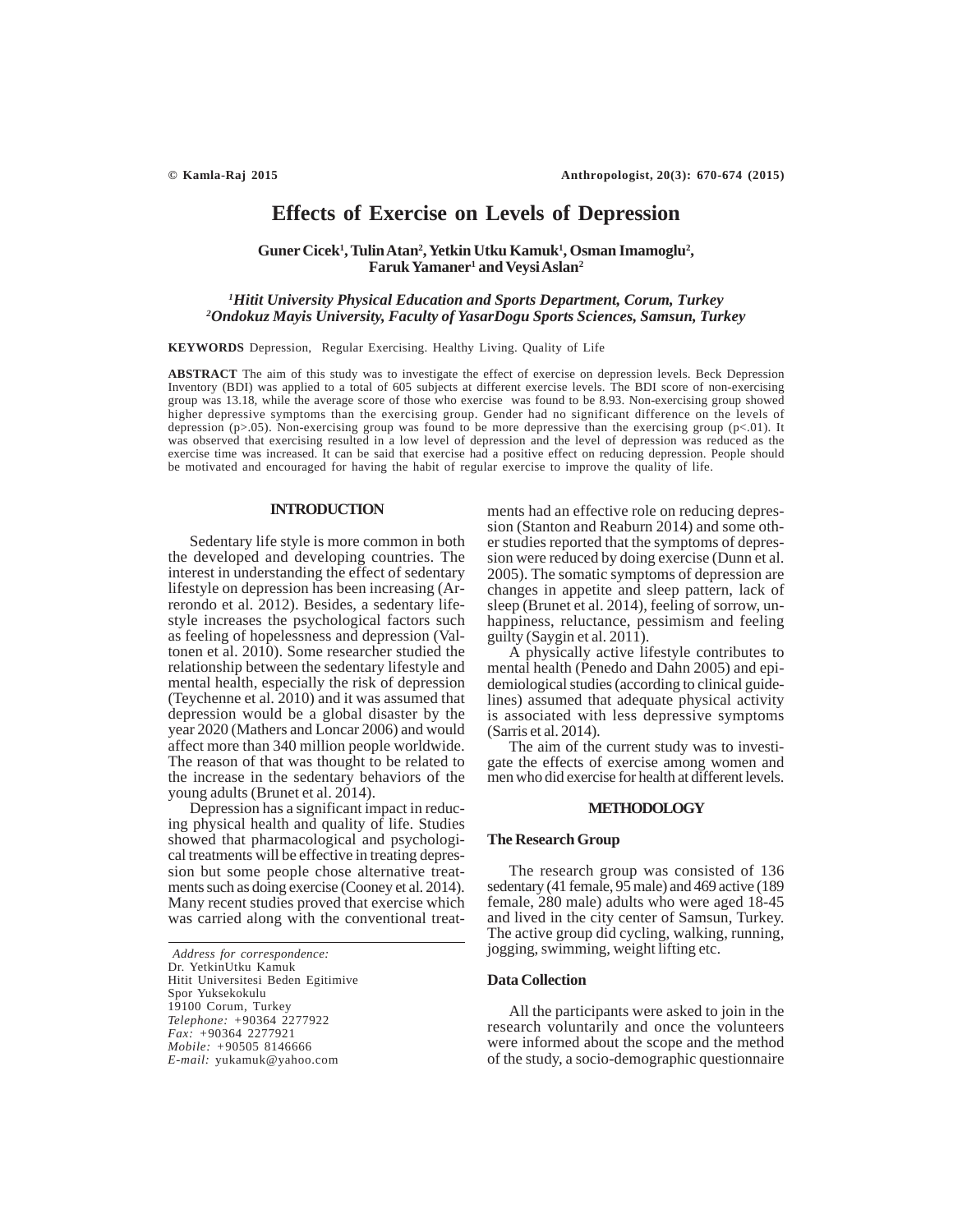and the Beck Depression Inventory (BDI) were administered.

## **Beck Depression Inventory (BDI)**

It was developed by Beck in 1961 to measure the risk of depression and the symptoms of depression in adults. It was a self-report questionnaire that included 21 category and the highest possible score was 63. The total score indicated the severity of depression. The inventory was developed by Beck et al. (1961) and the validity and reliability study for Turkish people was conducted by Hisli (1989). In the Beck inventory scale, a score of 0-9 points were reported as minimal depressive symptoms, 10 to 16 points as mild depressive symptoms, 17 to 29 points as middle depressive symptoms and 30 to 63 points were reported as severe depressive symptoms.

#### **Statistical Analysis**

SPSS 17.0 (SPSS Inc. Released 2008. SPSS Statistics for Windows, Version 17.0. Chicago: SPSS Inc.) statistical software was used. Descriptive statistics, the arithmetic mean and standard deviation were given. Independent t-test was used to determine the statistical differences, oneway ANOVA, Tukey post-hoc test, and chisquare tests were used.

#### **RESULTS**

Regardless of gender, Beck depression scores of the sedentary was 13.18 whereas the active group scored 8.93 as shown on Table 1.

|  | Table 1: Beck depression inventory mean scores |  |  |
|--|------------------------------------------------|--|--|
|  | of active and sedentary subjects               |  |  |

| Variables | N   | Mean  | <i>Std.</i> error |         |
|-----------|-----|-------|-------------------|---------|
| Sedentary | 136 | 13.18 | .94               | $5.72*$ |
| Active    | 469 | 8.93  | .29               |         |

\**p*<.01

Table 2 showed that female subjects' scores were different at all levels but none of these differences was statistically significant (p>.05). In contrast, male subjects showed statistically significant depression scores  $(p<.01)$  and sedentary males' depression scores were pretty higher than those who were active.

As shown on Table 3, 49.1 percent of the subjects were minimally depressed, while 38.7 percent of the subjects had a mild depression level. The percentage of the attendants who were depressed above mild depression was just above 11 percent. There was no significant difference among the levels of depression by gender  $(p>0.05)$ .

|  |  |  | Table 2: Depression scores of the subjects classified by activity levels |  |  |  |  |  |  |  |  |  |
|--|--|--|--------------------------------------------------------------------------|--|--|--|--|--|--|--|--|--|
|--|--|--|--------------------------------------------------------------------------|--|--|--|--|--|--|--|--|--|

| Variables                      | Female         |       | Male              |       | Total         |                         |  |
|--------------------------------|----------------|-------|-------------------|-------|---------------|-------------------------|--|
| <b>Activity Hours Per Week</b> | $\overline{ }$ | Mean  | n                 | Mean  | n             | Mean                    |  |
| Sedentary $(1)$                | 41             | 10.93 | 95                | 14.15 | 136           | 13.18                   |  |
| $1-3$ hours $(2)$              | 122            | 9.59  | 145               | 9.91  | 267           | 9.76                    |  |
| 4 hours or more (3)            | 67             | 8.22  | 135               | 7.64  | 202           | 7.84                    |  |
| Total                          | 230            | 9.43  | 375               | 10.17 | 605           | 9.89                    |  |
| Difference                     | F:2.24         |       | $F: 18.03***$     |       | $F: 20.46***$ |                         |  |
|                                |                |       | Tukey: $1 > 2, 3$ |       |               | Tukey: $1>2$ , 3; $2>3$ |  |

\*\**p*<.01

#### **Table 3: Comparison of the depression scores of the subjects classified by gender**

| Variables           | Female |      |     | Male | Total |      |
|---------------------|--------|------|-----|------|-------|------|
| Level of depression | n      | $\%$ | n   | $\%$ | n     | $\%$ |
| Minimal             | 113    | 49.1 | 184 | 49.1 | 297   | 49.1 |
| Mild                | 96     | 41.7 | 138 | 36.8 | 234   | 38.7 |
| Middle              | 16     | 7.0  | 42  | 11.2 | 58    | 9.6  |
| High                |        | 2.2  |     | 2.9  | 16    | 2.6  |
| Total               | 230    | 100  | 375 | 100  | 605   | 100  |

 $\div^2$  =3.89 *p*>.27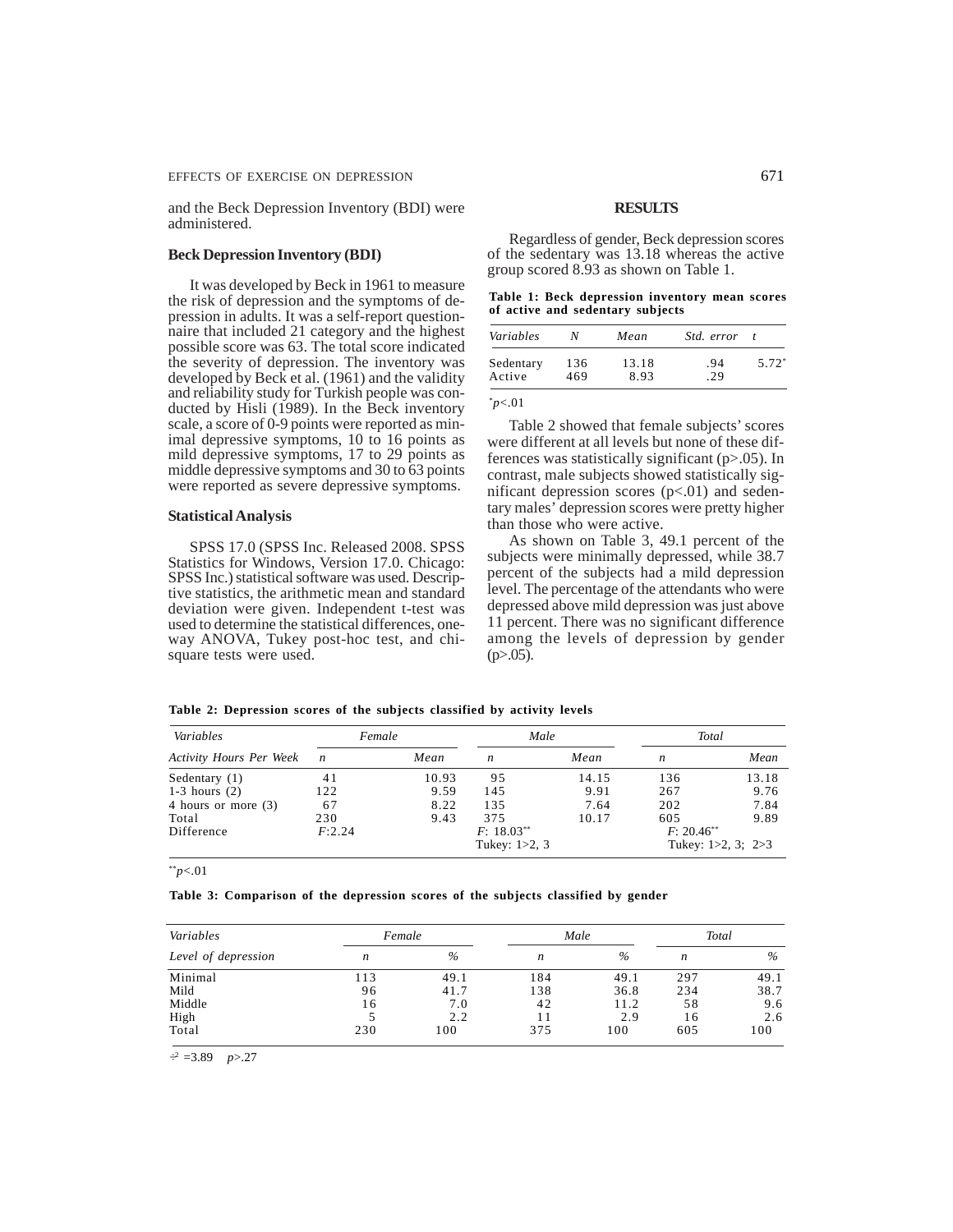The participants spent time on exercise at different levels or not spent at all. The distribution of time spent on exercise was as follows: sedentary 22.48 percent, 1-3 hours per week 44.13 percent and 4 or more hours per week 33.39 percent (Table 4). The majority of the minimally depressed group (43.43%) was the group that exercised mostly (4 or more hours per week). The subjects who did exercise for 1-3 hours per week had the largest portion in mildly depressed column (51.71%). Sedentary people were seen to be the most depressed group (68.75%).

## **DISCUSSION**

Exercise has been advocated for the treatment of depression and has been the subject of research for many years. It was argued that exercise was necessary to improve depressive symptoms of who were diagnosed as depressed but further research was needed (Rimer et al. 2012). Anxiety and depressive disorders are major public health problems. In the prevention of these diseases, changing the lifestyles, such as doing physical exercise may have a great potential in the success of the treatment. There is evidence that physically active people reduced the risk of developing depression (Martinsen 2008).

In general, the point prevalence of depressive symptoms in the community ranged between 13-20 percent (Ozturk 1997). In their study, Ozyurt and Deveci (2011) found the prevalence of depression of the housewives, aged 15-49, as 14.7 percent. Aylaz et al. (2007) found that the average BDI score was 10.84±9.39. In another study, the average depression scores of the university students were determined to be between 12.00 and 13.65 (Ozsaker 2013). In their meta-analysis study, Luppa et al. (2012) reported that the depression prevalence in major depression was 7.2 percent and 17.2 percent in depressive diseases in the elderly people. The relationship between socio-economic status and depression is most evident in Bulgaria and Hungary. It was stated that the depression variance in Bulgarian men was about 15 percent and 5 percent in Bulgarian women (Van de Velde et al. 2010).

In this study, the average BDI score of sedentary people was 13.18, while those who do exercise scored 8.93. This result, low BDI scores of the active people, supported the hypothesis that exercise was effective in decreasing the symptoms of depression.

Depression is a common disorder that approximately 5-13 percent of women and 2-8 percent men suffered (Oh et al. 2013). Rajala et al. (1994) investigated the frequency of depression in Finnish elderly (aged 55) and reported that women were more depressive than men (12.1 percent and 6.8, respectively). The reason for this was thought to be that the women became less active in adulthood when compared to their male counterparts and some of the previous longitudinal and cross-sectional studies on the effects of aging on depression support this hypothesis (Azar et al. 2008)

In this study, the average depression score of sedentary females was 10.93 while the score of males was 14.15. Regardless of gender, the average depression score of the sedentary people was 13.18 whereas active people scored much lower scores as the activity period extended: 9.76 for those who do exercise 1-3 hours/week and 7.84 for those who do exercise 4+ hours/week (Table 2). Depression levels of women who were sedentary and who were active, was different but this difference was not statistically significant (p>.05). In contrast, active men scored less than sedentary males  $(p<.01)$ . Regardless of gender, depression score of the sedentary people was higher than the active people. There was also a statistically significant difference between the scores of those who do exercise 1-3 hours/ week and those who do exercise 4+ hours/week

|  | Table 4: Comparison of depression scores classified by the time spent on exercise |  |  |  |  |  |  |  |  |  |  |  |
|--|-----------------------------------------------------------------------------------|--|--|--|--|--|--|--|--|--|--|--|
|--|-----------------------------------------------------------------------------------|--|--|--|--|--|--|--|--|--|--|--|

| Variables                  | Minimally | depressed |     | Mildly depressed | Middle depressed |               |    | Highly depressed |  |
|----------------------------|-----------|-----------|-----|------------------|------------------|---------------|----|------------------|--|
| Activity hours<br>per week | n         | $\%$      | n   | $\%$             | n                | $\frac{0}{0}$ | n  | $\%$             |  |
| Sedentary                  | 50        | 16.84     | 54  | 23.08            | 21               | 36.21         | 11 | 68.75            |  |
| $1-3$ hours                | 118       | 39.73     | 121 | 51.71            | 24               | 41.38         | 4  | 25.00            |  |
| 4 hours or more            | 129       | 43.43     | 59  | 25.21            | 13               | 22.41         |    | 6.25             |  |
| Total                      | 297       | 100.00    | 234 | 100.00           | 58               | 100.00        | 16 | 100.00           |  |

 $\dot{f}^2 = 49.40^{**}$  \*\**p*<.01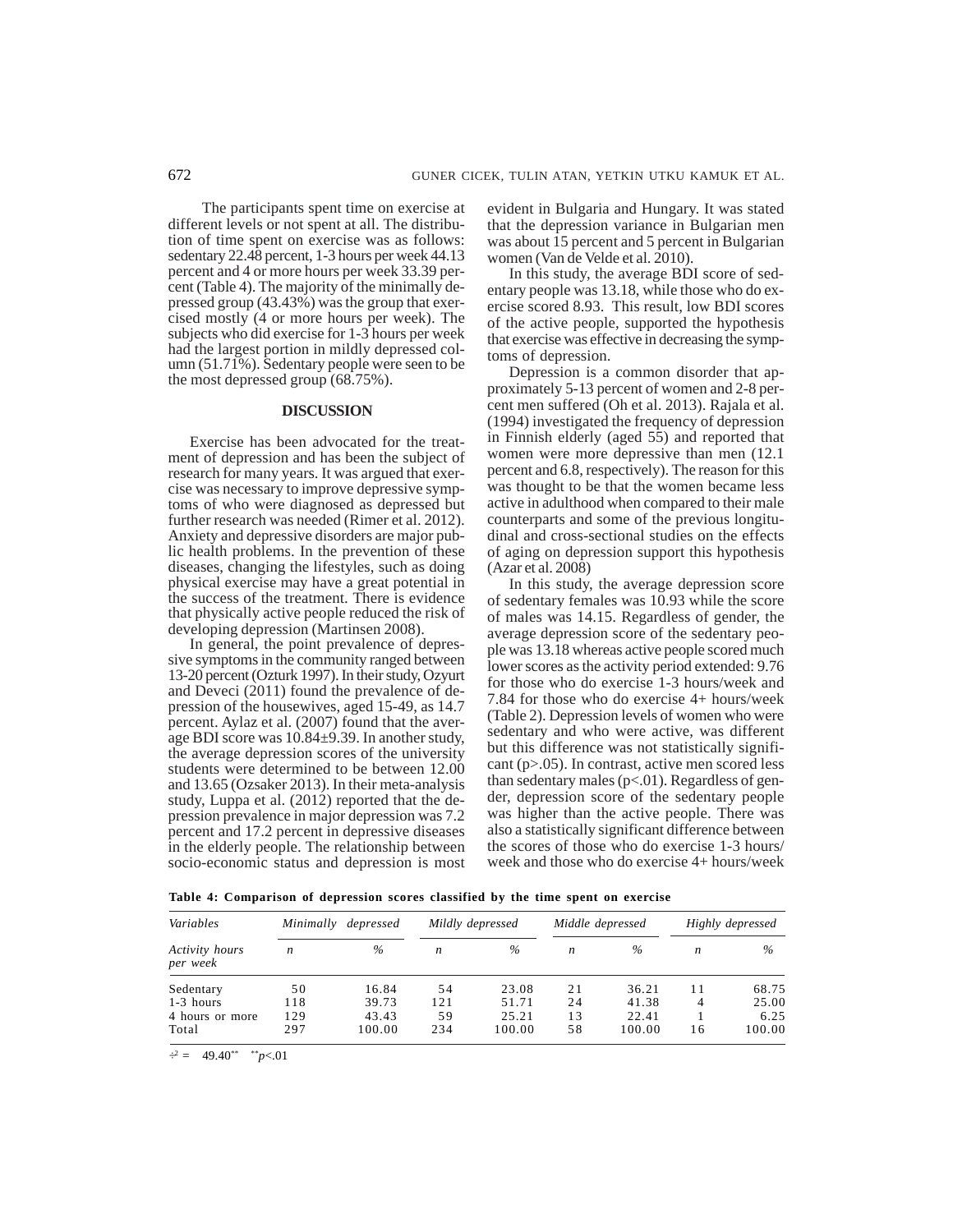$(p<.01)$ . The higher scores of the sedentary males may be due to the negative effects of sedentary lifestyle on depression. It might be told that the observed depression level was low in general because the majority of the subjects were active people. It can be said that as people do exercise more, the depression scores are likely to decrease.

In their study, Steptoe et al. (1997) found that the correlation between exercise and depression in 16,483 university students was low. Similar results were also found in some studies. In their original studies, Weyerer (1992), Stephens (1988) and Salmon (2001) were found that being active at a recreational level reduced the symptoms of depression and anxiety and it was concluded that physical activity promoted mental health as well as physical health.

Ozdel et al. (2002) reported that the mean BDI score of male and female students at the university was  $12.80 \pm 7.19$  and found no relationship between depression and gender. In the recent study, the researchers found that the percentage of the minimally depressed was 49.1 percent and mildly depressed was 38.7 percent. The total percentage of middle and high level of depression was very small (12.2%). There was no significant difference between levels of depression (p>.05) between genders.

Moderate exercise is faster than an effective control intervention in reducing depression symptoms (Cooney et al. 2014). Earlier reviews recommend both aerobic and anaerobic exercises to alleviate symptoms of depression (Stathopoulou et al. 2006; Azar et al. 2008). The physiological benefits, besides its psychological benefits, of exercise on a regular basis were mentioned in the literature. These benefits included, reduced depression (Folkins and Sime 1981; Byrne and Byrne 1993), anxiety (Cameron and Hudson 1986) and anger (Buchman et al. 1991) and improved mood (Thirlaway and Benton 1992; Hassme' n et al. 2000). Singh et al. (2005) applied two types of resistance programs to older adults (aged over 60). One of the programs had an intensity of 80 percent and the other had an intensity of 20 percent. The program lasted for 8 weeks. At the end of the study high-intensity resistance training program was found to be more effective than the low-intensity program in reducing the symptoms of depression. In another study, an 8-month exercise program applied to 40 to 60-year-old depressed women and it was found that exercise

was more successful than pharmacological treatment in decreasing the symptoms of depression (Carta et al. 2008).

#### **CONCLUSION**

In this research, it was found that 22.48 percent of the attendants were sedentary people, 44.13 percent were doing exercise 1-3 hours/week and 33.39 percent were doing exercise 4 or more hours per week. Minimally depressed subjects were found to be the ones who did exercise for 4 or more hours weekly. The majority of the subjects with mild and moderate depression did exercise between 1-3 hours weekly (51.71% and 41.38%, respectively), while the majority of depressive patients (68.75%) were sedentary people.

In this study, it was found that the exercising groups showed low levels of depressive symptoms and the symptoms were far reduced as the exercising hours exceeded 3 hours per week. These results and the literature suggested that there was a connection between exercising frequency and depressive symptoms and the depressive symptoms could be reduced by doing regular exercise.

As a result, it was observed that as the duration of weekly exercise increased, the levels of depression tended to fall. It can be told that exercise had a positive impact on reducing depression levels. To reduce the levels of depression and to improve the quality of life of people, the habit of doing exercise regularly should be encouraged among sedentary people.

#### **REFERENCES**

- Arredondo EM, Lemus H, Elder JP, Molina M, Martinez S, Sumek C, Ayala GX 2013. The relationship between sedentary behavior and depression among Latinos. *Mental Health and Physical Activity*, 6(1): 3-9.
- Aylaz R, Kaya B, Dere N, Karaca Z, Bal Y 2007. Saglik yuksekokulu ogrencileri arasindaki depresyon sikligi ve iliskili etkenler. *Anadolu Psikiyatri Dergisi,* 8: 46-51.
- Azar D, Ball K, Salmon J, Cleland V 2008. The association between physical activity and depressive symptoms in young women: A review. *Mental Health and Physical Activity,* 1(2): 82-88.
- Beck AT, Ward CH, Mendelson M, Mock J, Erbaugh J 1961. An inventory for measuring depression. *Arch Gen Psychiatry,* 4: 561-571.
- Brunet J, Sabiston CM, O'Loughlin E, Chaiton M, Low NC, O'Loughlin JL 2014. Symptoms of depression are longitudinally associated with sedentary behav-